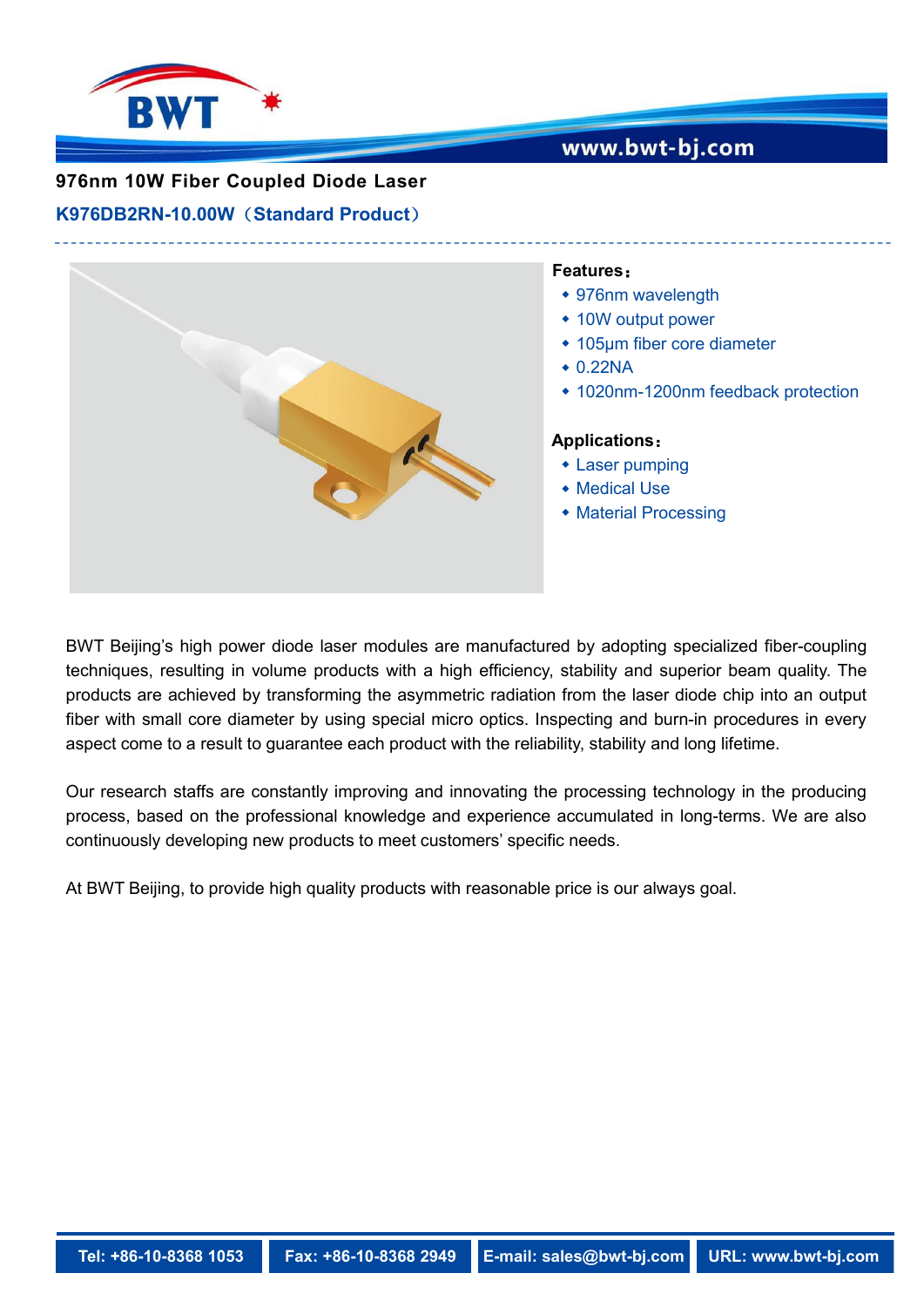

# www.bwt-bj.com

## **976nm 10W Fiber Coupled Diode Laser**

#### **K976DB2RN-10.00W**(**Standard Product**)

| Specifications(25°C)      |                                    | <b>Symbol</b>                                | <b>Unit</b>          | K976DB2RN-10.00W         |                             |                          |
|---------------------------|------------------------------------|----------------------------------------------|----------------------|--------------------------|-----------------------------|--------------------------|
|                           |                                    |                                              |                      | <b>Minimum</b>           | <b>Typical</b>              | <b>Maximum</b>           |
| Optical Data(1)           | <b>CW-Output Power</b>             | P <sub>o</sub>                               | W                    | $10\,$                   | $\blacksquare$              | $\blacksquare$           |
|                           | Center Wavelength                  | $\lambda_{\rm c}$                            | nm                   | $976 + 3$                |                             |                          |
|                           | Spectral Width (FWHM)              | Δλ                                           | nm                   | 3                        |                             |                          |
|                           | Wavelength Shift with Temperature  | $\triangle \mathcal{N} \triangle \mathsf{T}$ | nm/C                 | $\overline{\phantom{a}}$ | 0.3                         | $\overline{\phantom{a}}$ |
|                           | Wavelength Shift with Current      | $\triangle \lambda/\triangle A$              | nm/A                 | $\blacksquare$           | $\mathbf{1}$                | $\overline{\phantom{a}}$ |
|                           | Spot ratio 0.15/0.22               | <b>NA</b>                                    | $\%$                 | $\overline{\phantom{a}}$ | 90                          | $\overline{\phantom{a}}$ |
| <b>Electrical Data</b>    | Electrical-to-Optical Efficiency   | PE                                           | $\%$                 | $\overline{\phantom{0}}$ | 50                          | $\overline{\phantom{a}}$ |
|                           | <b>Operating Current</b>           | $\mathsf{I}_{\mathsf{op}}$                   | A                    | $\overline{\phantom{a}}$ | $\mathcal{L}_{\mathcal{A}}$ | 13                       |
|                           | <b>Threshold Current</b>           | $I_{th}$                                     | Α                    | $\blacksquare$           | 0.9                         | $\overline{\phantom{a}}$ |
|                           | <b>Operating Voltage</b>           | $V_{op}$                                     | $\vee$               | $\overline{\phantom{a}}$ | 1.6                         | 1.8                      |
|                           | Slope Efficiency                   | n                                            | W/A                  | $\overline{\phantom{a}}$ | 0.9                         | $\overline{\phantom{a}}$ |
| <b>Fiber Data</b>         | Core diameter                      | $D_{core}$                                   | μm                   | $\overline{\phantom{a}}$ | 105                         | $\overline{\phantom{a}}$ |
|                           | Cladding diameter                  | $D_{\text{clad}}$                            | μm                   | $\overline{\phantom{a}}$ | 125                         | $\overline{\phantom{a}}$ |
|                           | Buffer diameter                    | $D_{\text{buf}}$                             | μm                   | $\overline{\phantom{a}}$ | 245                         | $\overline{\phantom{a}}$ |
|                           | <b>Numerical Aperture</b>          | <b>NA</b>                                    | L.                   | $\overline{a}$           | 0.22                        | $\overline{\phantom{a}}$ |
|                           | <b>Total Fiber Length</b>          | $\mathsf{L}_\mathsf{f}$                      | m                    | $\overline{a}$           | $\mathbf{1}$                | $\overline{\phantom{a}}$ |
|                           | Fiber Loose Tubing Diameter/Length | $\blacksquare$                               | μm                   | 0.9mm PVC 15cm           |                             |                          |
|                           | Minimum Bending Radius             | $\overline{\phantom{a}}$                     | mm                   | 50                       |                             | $\overline{\phantom{a}}$ |
|                           | Fiber termination                  | $\overline{\phantom{a}}$                     | ÷,                   | $\overline{a}$           | None                        | $\blacksquare$           |
| <b>Feedback Isolation</b> | Wavelength Range                   | $\lambda$                                    | nm                   | 1020~1200                |                             |                          |
|                           | Isolation                          | $\blacksquare$                               | dB                   | $\overline{\phantom{a}}$ | 30                          | $\overline{\phantom{a}}$ |
| <b>Others</b>             | <b>ESD</b>                         | $V_{\text{esd}}$                             | $\vee$               | ÷,                       | $\sim$                      | 500                      |
|                           | Storage Temperature <sup>(2)</sup> | $T_{\rm st}$                                 | $\rm ^{\circ}C$      | $-40$                    | $\sim$                      | 70                       |
|                           | Lead Soldering Temp                | $T_{ls}$                                     | $^{\circ}\mathrm{C}$ | $\overline{\phantom{a}}$ | $\sim$                      | 260                      |
|                           | Lead Soldering Time                | t                                            | sec                  | $\overline{\phantom{a}}$ | $\overline{\phantom{a}}$    | 10                       |
|                           | Operating Case Temperature(3)      | $T_{op}$                                     | $\rm ^{\circ}C$      | 15                       | $\sim$                      | 35                       |
|                           | <b>Relative Humidity</b>           | <b>RH</b>                                    | $\%$                 | 15                       | $\blacksquare$              | 85                       |

(1) Data measured under operation output at 10W@25℃.

(2) A non-condensing environment is required for operation and storage.

(3) Operating temperature defined by the package case. Acceptable operating range is 15℃~35℃, but performance may vary.